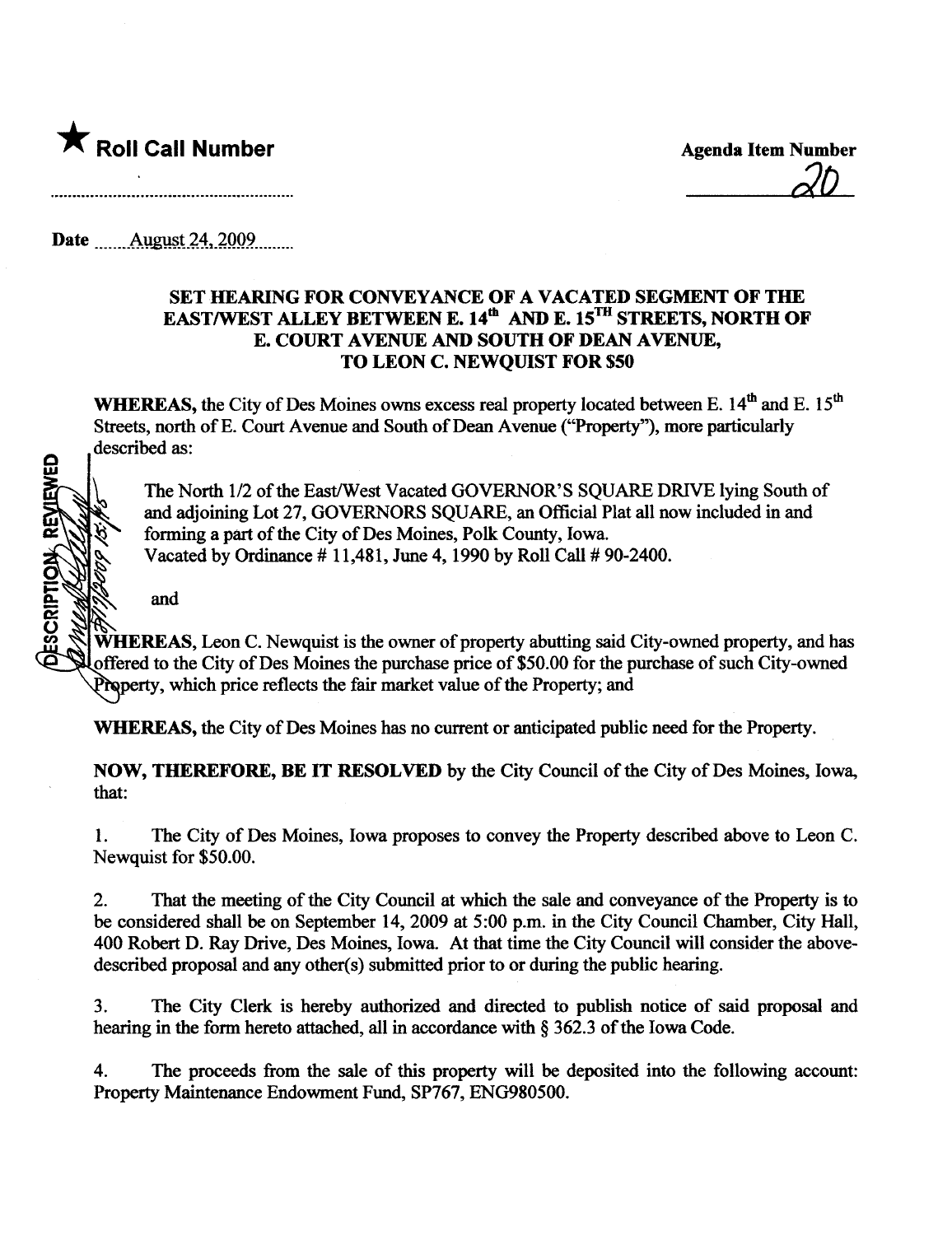

Date \_\_\_\_\_ August 24, 2009.

aD

Moved by to adopt

APPROVED AS TO FORM:

Hlenna K. Frank

Assistant City Attorney

| <b>COUNCIL ACTION</b> | <b>YEAS</b> | <b>NAYS</b> | <b>PASS</b> | <b>ABSENT</b>   | <b>CERTIFICATE</b>                                                                                                                                     |  |  |
|-----------------------|-------------|-------------|-------------|-----------------|--------------------------------------------------------------------------------------------------------------------------------------------------------|--|--|
| <b>COWNIE</b>         |             |             |             |                 |                                                                                                                                                        |  |  |
| <b>COLEMAN</b>        |             |             |             |                 | I, DIANE RAUH, City Clerk of said City hereby                                                                                                          |  |  |
| <b>HENSLEY</b>        |             |             |             |                 | certify that at a meeting of the City Council of<br>said City of Des Moines, held on the above date,<br>among other proceedings the above was adopted. |  |  |
| <b>KIERNAN</b>        |             |             |             |                 |                                                                                                                                                        |  |  |
| <b>MAHAFFEY</b>       |             |             |             |                 |                                                                                                                                                        |  |  |
| <b>MEYER</b>          |             |             |             |                 | IN WITNESS WHEREOF, I have hereunto set my<br>hand and affixed my seal the day and year first<br>above written.                                        |  |  |
| <b>VLASSIS</b>        |             |             |             |                 |                                                                                                                                                        |  |  |
| <b>TOTAL</b>          |             |             |             |                 |                                                                                                                                                        |  |  |
| <b>MOTION CARRIED</b> |             |             |             | <b>APPROVED</b> |                                                                                                                                                        |  |  |
|                       |             |             |             |                 |                                                                                                                                                        |  |  |
|                       |             |             |             | <b>Mayor</b>    | <b>City Clerk</b>                                                                                                                                      |  |  |